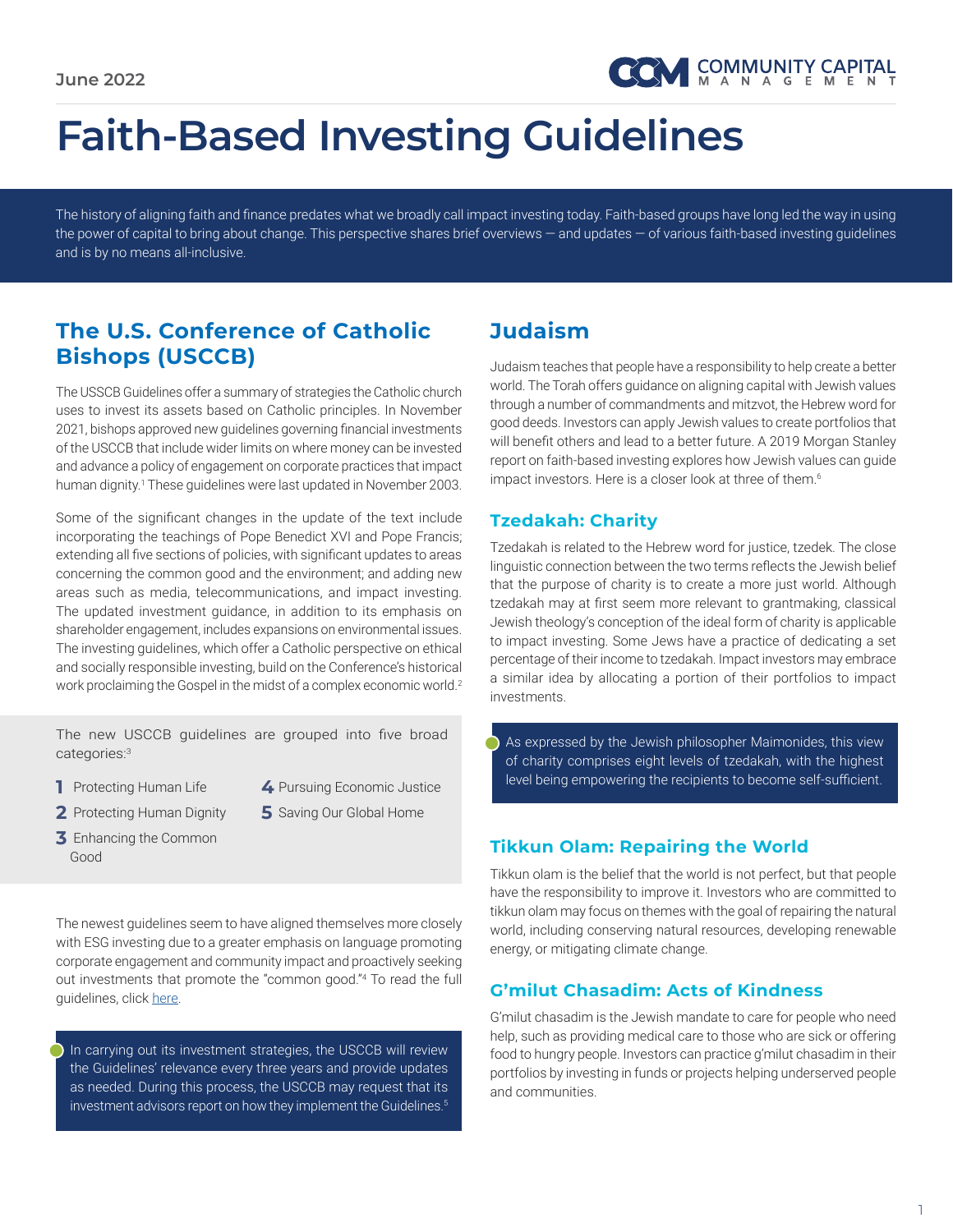## **Islam**

Islamic finance is derived from principles rooted in the rulings of Sharia law. The key principles of Islamic finance include prohibition of interest, profit and loss sharing, and prohibition of gharar (excessive uncertainty, deception, and risk). At its core, Islamic finance is centered around mutual well-being for banks and clients. The most notable difference between Islamic finance and Western finance is that interest or riba is forbidden. Rather, banks sustain themselves by sharing in the risk of their financial services with clients, operating on a profit-loss basis.<sup>7</sup>

#### **Sharia Compliance or Halal Investing**

Halal investment refers to the investment of money in accordance with Islamic finance principles. Sharia finance law is centered on the concepts of social justice, ethics, and using finances to help build communities. For any Muslim considering halal investment strategies, the focus should be partnerships that are mutually

**"Halal"** is an Arabic word that means lawful or permitted. While halal often refers to food, it can also describe which investments are allowed within the Islamic faith.<sup>9</sup>

financially beneficial. Sharia law lays down principles and regulations Muslim investors must comply with if they want to invest in halal products. According to Sharia rules, compliance with Islamic finance principles leads to a more ethical and just society. This goes against the western notion that making money is the ultimate aim for investors. Whilst Islamic finance does not prohibit making money, it does place emphasis on ethics and justice, so that a balance is achieved between religion, family, life, intellect, and property.<sup>8</sup>

## **Methodist**

The United Methodist Church strongly urges its member institutions to invest in a sustainable and socially responsible manner, which is an investment discipline that integrates ESG factors to achieve suitable financial returns and positive societal and environmental impact. Investing sustainably demands that United Methodist investors consider the moral and ethical dimensions, as specified in the Social Principles, of the policies and practices of the institutions in which they invest. They must also be cognizant of their fiduciary obligations as stipulated in the Book of Discipline.<sup>10</sup>

The United Methodist Church's investment community is encouraged to use widely practiced sustainable and socially responsible investment strategies to fulfill its investment policy goals. These include:

- **1** Avoidance ("Screening" or "Ethical Exclusions ")
- **2** Advocacy ("Engagement" or "Active Ownership")
- **3** Positive Impact Investments
	- **4** Strategic Partnerships
	- **5** Divestment

To read The United Methodist Church's complete **Socially Responsible Investment Policy Goals**, click [here](https://www.umc.org/en/content/book-of-resolutions-investment-ethics).

## **Episcopalian**

The Episcopal Church has made socially responsible investments at least since the 1960s – and it continues to do so, following a trinity of avoidance, affirmative action, and advocacy.<sup>11</sup>

- **Avoidance:** Not investing in companies whose activities are contrary to its social and moral values.
- **Affirmative Investing:** Investing in institutions that can provide financial resources to underserved communities.
- **Advocacy:** Voting proxies and activism that focus on constructively influencing corporate behavior.

"Investing as Doing Theology," a newly published [Blue Book](https://www.generalconvention.org/bluebook2021) report for the church's 2022 General Convention chronicled findings of an organic movement of faith-based investing that is growing within The Episcopal Church, according to a task force that identified and examined the practices of 15 investors. The 80-page report – a supplement to

**The Task Force on Theology of Money** identified the 15 institutions after it received a mandate from General Convention in 2018 to examine how church organizations invest in faith, using three elements of responsible investing: applying ethical guidelines in investment selection and management; shareholder activism; and investing for responsible social and environmental outcomes as well as financial return.<sup>14</sup>

the principal report of the Task Force on Theology of Money — details investment practices of seven parishes and seven dioceses, as well as Episcopal Relief & Development.<sup>12</sup> Brendan O'Sullivan-Hale, canon for administration and evangelism for the Episcopal Diocese of Indianapolis, said that "'Investing as Doing Theology' is most compelling in providing a snapshot of a nascent but broad movement across The Episcopal Church to use the church's financial resources as instruments of mission."13

## **Presbyterian**

The Presbyterian Church (U.S.A.) believes that church investment is more than a practical question. It is also "an instrument of mission and includes theological, social, and economic considerations" (183rd General Assembly, UPCUSA, 1971).<sup>15</sup>

Mission Responsibility Through Investment (MRTI), was created in recognition of the church's unique opportunity to advance its mission faithfully and creatively through the financial resources entrusted it. MRTI implements the General Assembly's policies on socially responsible investing (also called faith-based investing) by engaging corporations in which the church owns stock.<sup>16</sup>

The General Assembly's investment policy identifies specific concerns that **MRTI** is to promote pursuit of peace; racial, social and economic justice; environmental responsibility; and securing women's rights.

The Committee on **MRTI** of the Presbyterian Church U.S.A. updated guidelines in [June 2021](https://www.presbyterianmission.org/wp-content/uploads/MRTI-Guideline-Metrics-June-2021.pdf) and again in [January 2022.](https://www.presbyterianmission.org/wp-content/uploads/Final-Approved-January-2022-Guideline-Metrics.pdf)